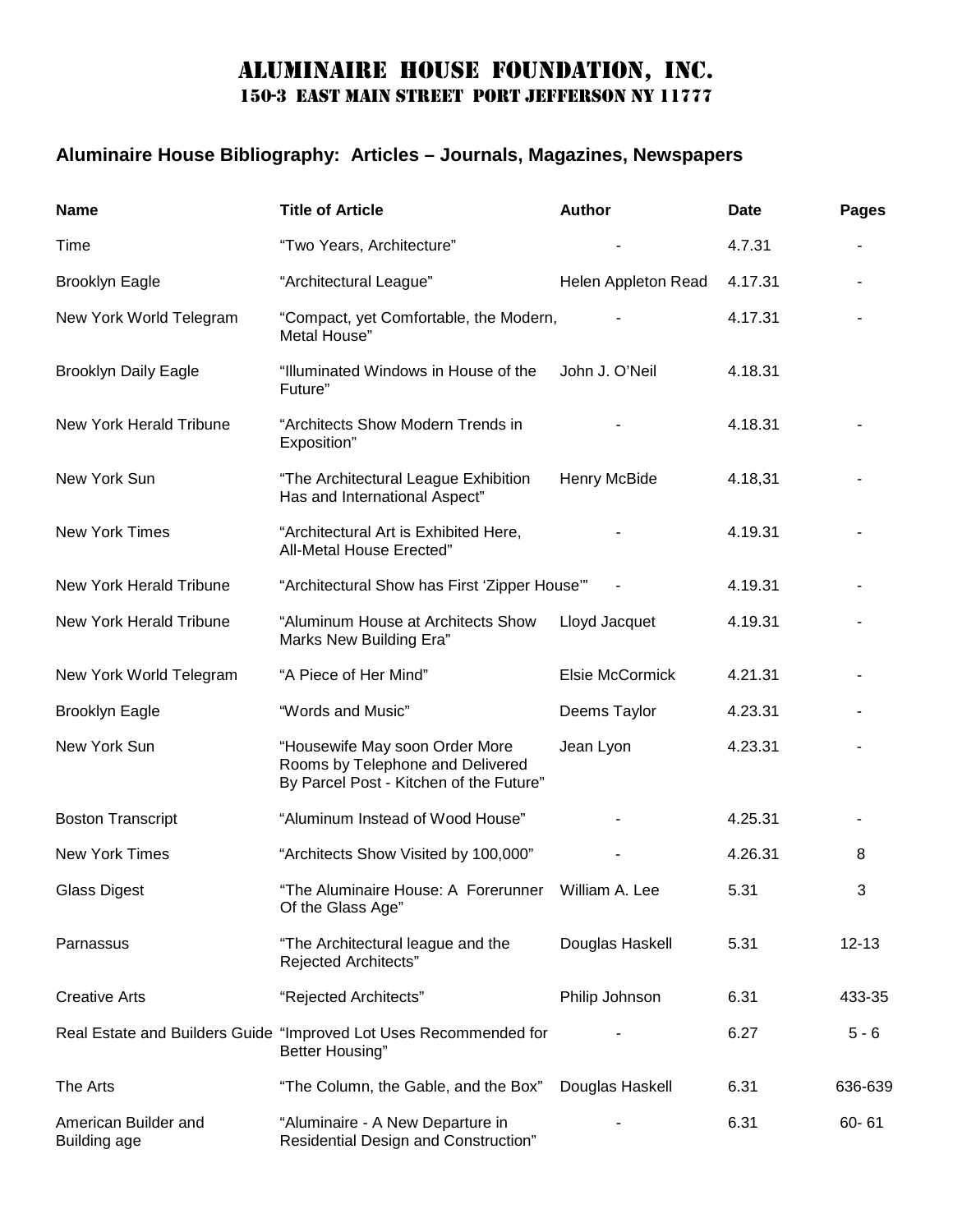| <b>Brooklyn Daily Eagle</b>                                | "Architect to Erect Glass Home for Self"                          |                                          | 6.21.31    |           |
|------------------------------------------------------------|-------------------------------------------------------------------|------------------------------------------|------------|-----------|
| <b>Metal Progress</b>                                      | "Homes of Metal"                                                  |                                          | 7.31       | 89-94     |
| Popular Science                                            | "Plans Homes of Aluminum and Glass"                               |                                          | 7.31       | 58        |
| <b>Architectural Forum</b>                                 | "Small House Construction -<br>A Problem to be solved"            | Norman Rice                              | 8.31       | 217-222   |
| The Country Gentleman                                      | "Castles in the Air"                                              | Grove Hambridge                          | 11.31      | $3 - 7$   |
| New York American                                          | ""Modern Home Built of Glass and<br>Aluminum" Real Estate section | J. P. Lohman                             | 12.6.31    | $1 - 2$   |
| Shelter                                                    | "Aluminaire: A House for<br>Contemporary Life"                    | A. Lawrence Kocher<br><b>Albert Frey</b> | 5.32       | $56 - 58$ |
| <b>Popular Mechanics</b>                                   | "The Home of the Future"                                          |                                          | 9.32       | 276-279   |
| Progressive Architecture                                   | "First Metal House Future in Doubt"                               | Joseph Rosa                              | 1.87       | $31 - 33$ |
| Newsday, Long Island                                       | "A Historic Pain in the Neck"                                     | Paul Vitello                             | 1.30.87    |           |
| New York Times                                             | "It's Ugly, and so is the Fight to<br>Save it"                    | <b>Philip Gutis</b>                      | 2.7.87     |           |
| New York Times                                             | "Icon of Modernism Poised for<br>Extinction"                      | Paul Goldberger                          | 3.8.87     |           |
| The East Hampton Star                                      | "Debate Over Modernist Ruin"                                      | Alastair Gordon                          | 3.19.87    |           |
| Newsday                                                    | "Finding a Home for a Metal House"                                | Anemona Hartcollins                      | 6.18.87    | 6 & 31    |
| N.Y. Times                                                 | "Trying to Save a House of Metal"                                 | Paul Goldberger                          | 7.26.87    |           |
| The Press Enterprise,<br>Palm Springs                      | "Architect; Mark is House of<br>Aluminum"                         | Gail Wesson                              | 8.5.87     |           |
| The Press Enterprise,<br>Palm Springs                      | "Desert Architect's Work is Saved<br>from Demolition"             | Gail Wesson                              | 10.17.87   |           |
| Newsday                                                    | "Metal House Finds a Home"                                        | <b>Patrick Brasley</b>                   | 8.30.87    | 21        |
| The Long Islander                                          | "The Aluminaire House Finds a<br>New Home"                        | Kathryn Selfridge                        | 9.10.87    | 7 & 9     |
| N.Y.Times                                                  | "Architecture Early Modern on L. I."                              | Paul Goldberger                          | 9.11.87    | C 4       |
| Progressive Architecture                                   | "First Metal House Finds a New Home"                              | Joseph Rosa                              | 12.87      | 25        |
| Aluminaire Development<br>Digest                           | "Students Move Aluminaire House<br>to NYIT Campus"                | editors                                  | Winter .88 | 6         |
| New England Builder - The<br>Journal of Light Construction | "Aluminaire House Moves On Again"                                 | editors                                  | 6.88       | 73        |
| N.Y. Times                                                 | "Metal House Becomes a Case Study"                                | Linda Saslow                             | 7.10.88    |           |
| N.Y. Times                                                 | ""Aluminaire House is Dismantled"                                 | L.I. Sect. editors                       | 1.1.89     | 35        |
| Newsline - Columbia GSAPP                                  | "Architecture by Albert Frey Gets                                 |                                          | 4.89       | 3         |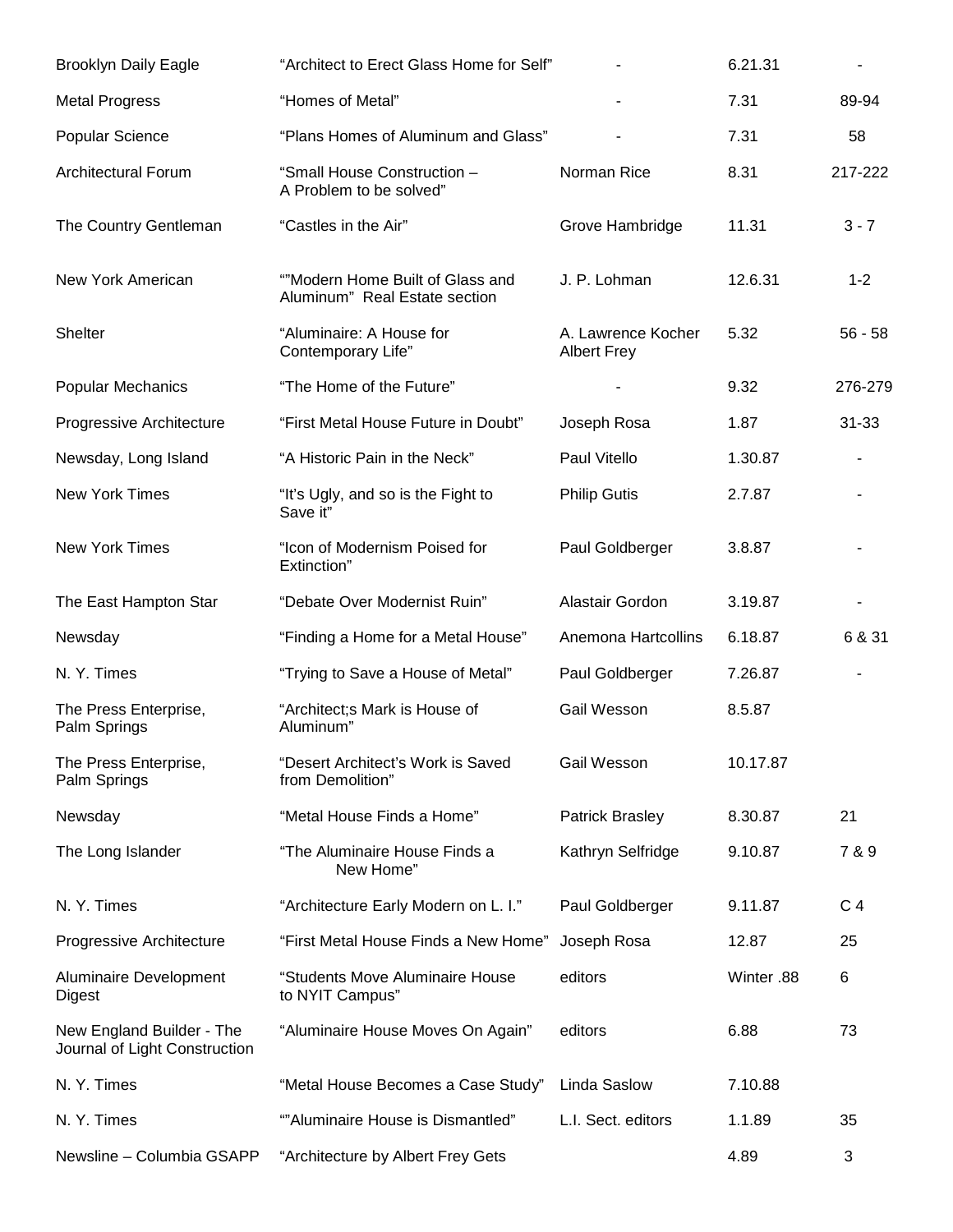New Attention"

| Podium - A.I.A. L.I. Chapter                                              | "Aluminaire House Update"                                                                                  | <b>Michael Schwarting</b>    | Summer.89 | $6 - 8$        |
|---------------------------------------------------------------------------|------------------------------------------------------------------------------------------------------------|------------------------------|-----------|----------------|
| The Islip News                                                            | "Experimental Home Moving to Local<br>Campus"                                                              | <b>Christopher Collins</b>   | 3.8.90    | $\overline{2}$ |
| Assemblage 11                                                             | "A. Lawrence Kocher and Albert Frey:<br>the aluminaire House 1930-31"                                      | Joseph Rosa                  | 4.90      | 59-69          |
| APT Bulletin - The Journal of<br><b>Preservation Technology</b>           | "With Heritage so Shiny: America's<br>First all-Aluminum House"                                            | M. Ward Jandl                | #2.91     | $38 - 43$      |
| N.Y. Times                                                                | "Historic House to be Rebuilt Again"                                                                       | Suzanne Stephens             | 4.9.92    | C <sub>3</sub> |
| Interiors                                                                 | "Back to the Future - Restoring 20 <sup>th</sup><br>Century Modern Architecture "                          | Alastair Gordon              | 7.92      | 22             |
| <b>Historic Preservation News</b>                                         | "A New Role for a Modernist Landmark Maria Stieglitz<br><b>Students Restore Rescued Aluminaire House"</b>  |                              | 11.92     | 13-14,29       |
| Newsday                                                                   | "A House at Last"                                                                                          | John S. Saladyga             | 4.22.93   | 93             |
| Newsday                                                                   | "Aluminaire Sans Siding - 1930's<br>Architectural Classic Being Restored"                                  | Lou Dolin Jr.                | 4.23.93   | 37             |
| Assemblage - A Critical<br>Journal of Architecture,<br>Design and Culture | "The Aluminaire House, 1930-31"                                                                            | Joseph Rosa                  |           | 59-69          |
| <b>Architectural Record</b>                                               | "Utopia isn't what it used to be -<br>The Challenge of Preserving<br><b>Early Modernist Houses</b>         | Alastair Gordon              | 4.97      | 26             |
| Newsday                                                                   | "The L. I. Look"                                                                                           | Phil Mintz &<br>Denise Flain | 10.12.97  | G 8-11         |
| The Architects Newspaper                                                  | "Wanted: Neighborhood for Aluminaire" Tom Stoekler                                                         |                              | 5.17.12   |                |
| The Architects Newspaper                                                  | "Landmark Aluminaire House Seeks a<br>Home"                                                                | Amanda Gruen                 | 7.10.13   |                |
| <b>Architectural Record</b>                                               | "House of Light and air Seeks New<br>Home"                                                                 | Laura Raskin                 | 8.26.13   |                |
| New York Observer                                                         | "Is the Aluminaire hose Proposal<br>about Historic Preservation or New<br>Development? Or Does it matter?" | Kim Vealey                   | 9.6.13    |                |
| <b>New York Times</b>                                                     | "In Queens, Now Might Not be the<br>Time for an Old House of the Future"                                   | David Dunlap                 | 9.28.13   | $A-25$         |
| The Wall Street Journal                                                   | ""Dispute Takes Shine off Aluminaire<br>House"                                                             | Gaeby Warshawer              | 10.9.13   |                |
| The Architects Newspaper                                                  | "Acrimonious House"                                                                                        | N A                          | 11.13.13  |                |
| The Daily News                                                            | "Metal house won't be moving to<br>Historic Sunnyside Gardens"                                             | Clair Trapasso               | 1.15.14   |                |